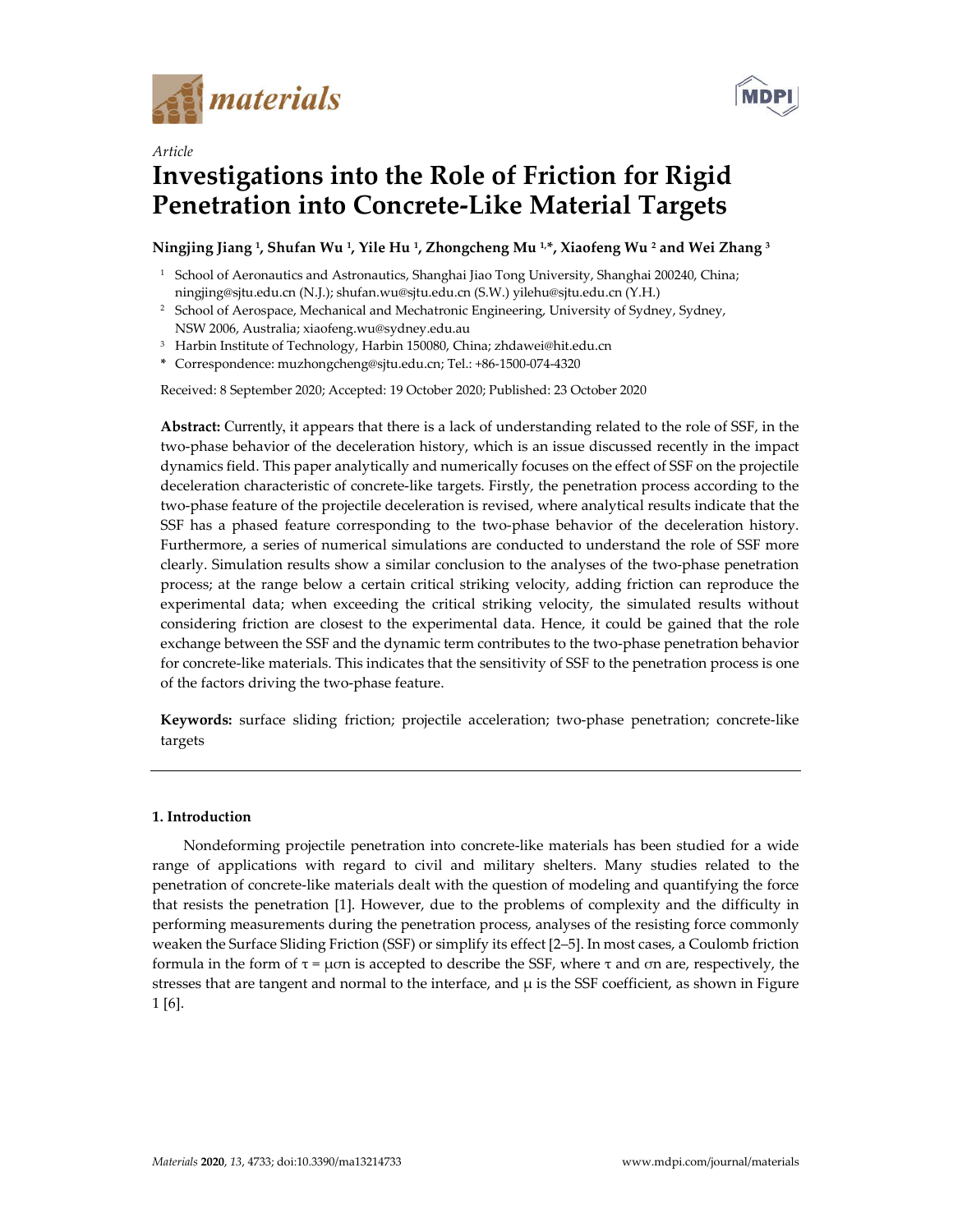

**Figure 1.** Force analytical graph of projectile nose [6].

In several theoretical analyses and semiempirical equations, the SSF is usually neglected or a 0.02–0.2 static friction coefficient is used directly to gain good agreement with the experimental data [4,5]. Forrestal et al. [7–13] conducted a series of penetration experiments of different concrete-like materials, where evidences of friction and wear were proven through the observation of post-test projectile photographs.

On the other hand, Chen [14] firstly adopted the finite element code (a two-dimensional transient solid dynamics program) to investigate the SSF effect, where a constant (static) and velocitydependent coefficients were introduced. Simulation results demonstrated that the application of both constant and velocity-dependent friction coefficients provided very similar results in terms of deceleration history and penetration depth. Moreover, simulation of a projectile with a conical nose, penetrating a rock target with an initial velocity of 520 m/s, yielded a mild plateau of the penetration deceleration, which was hardly affected by applying different types of friction coefficient.

Meanwhile, some nonconstant friction algorithms were developed and applied in the analyses of force resisting the projectile penetration. Jones et al. [15] and Davis [16] developed one engineering model that considered dependence of the friction coefficient on the sliding velocity to obtain an optimal nose geometry. They concluded that the friction has a noticeable effect on the optimal nose geometry, which agreed with the observations of Forrestal et al. [4,17]. In these studies, a difference up to 25% was noticed when the friction coefficient was varied from 0.02 to 0.1. Furthermore, Ben-Dor et al. [18] developed localized interaction models with nonconstant friction for rigid penetrating impactors. Numerical results showed that the friction coefficient strongly affects the penetration depth in the case of high-speed penetration, in which the friction coefficient changes appreciably.

As discussed above, in a certain range of the initial striking velocity, consideration of the SSF between the projectile and the target is reasonable, where the coefficient of SSF has a monotonic decreasing correlation with the penetration velocity of the nondeforming projectile [14–16,18,19]. To our knowledge, the penetration depth and the deceleration history are the main criteria to evaluate the ability of the penetrator, especially for concrete targets, which requires the study of SSF behavior between projectile and target. Yet, the two-phase penetration behavior of the deceleration history does not consider the role of SSF, which was recently discussed in the Rosenberg and Dekel approach [20,21], Warren spherical cavity expansion (SCE) [22–24], Kong et al. extended SCE [25–27], and the DISCS model [28]. In order to ascertain the role of SSF for concrete-like materials subjected to impacts of rigid projectiles in the two-phase penetration behavior, the penetration process was studied via both analytical and numerical approaches. A series of two-dimensional (2D) numerical simulations, considering the dynamic damage feature of concrete-like materials, were carried out to clarify the SSF effect. The present study is helpful to better understand the two-phase behavior of the deceleration history of a projectile, and it further supports the reasonability of the two-phase penetration theory [6].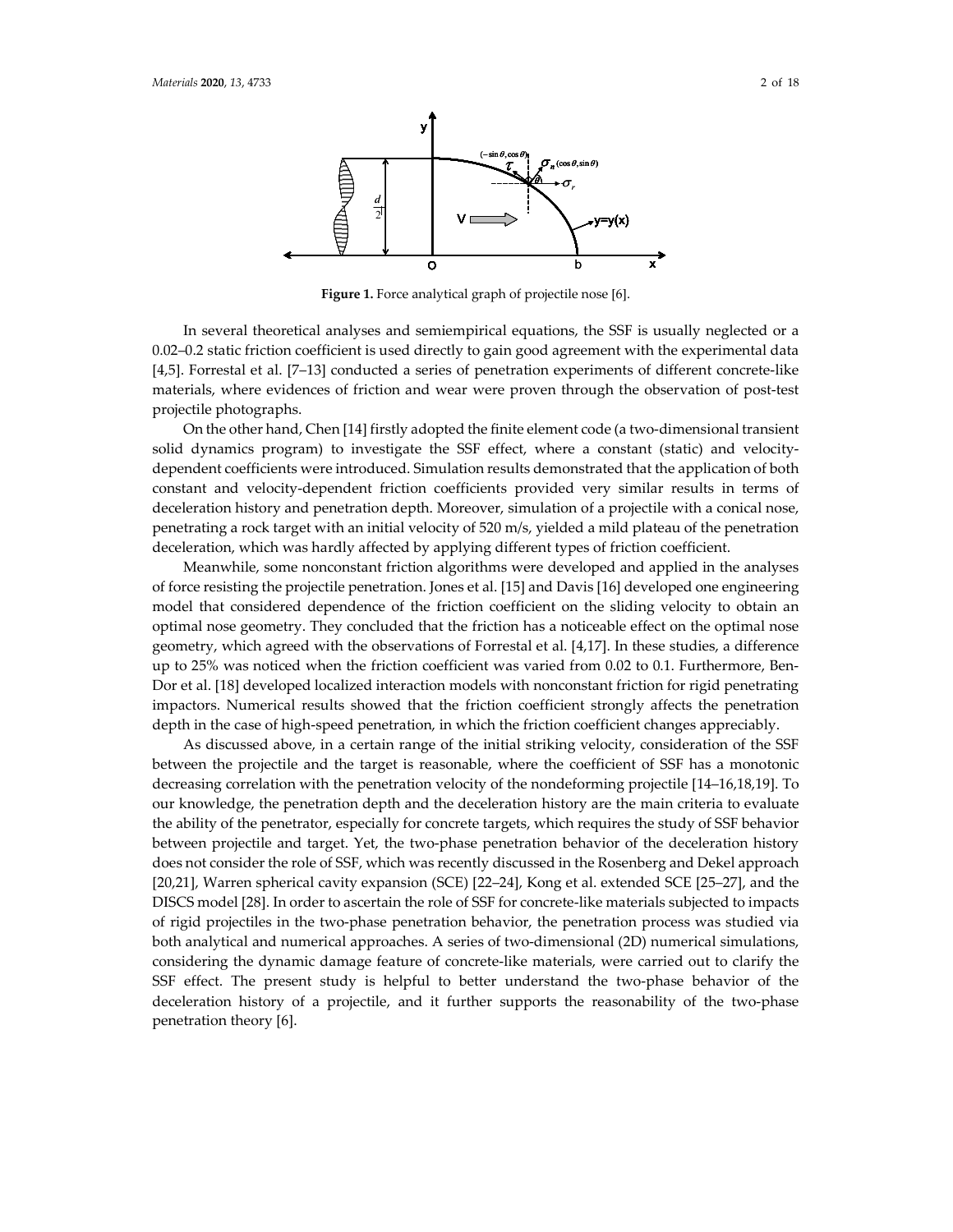## **2. SSF Phase Characteristics**

#### *2.1. Two-Phase Behavior of the Deceleration History*

The two-phase behavior of the deceleration history during rigid penetration was first introduced by Hill in his pioneering work during World War II [29]. He indicated that, in the penetration of ductile metals, there appears to be a threshold penetration velocity, below which the target always keeps full contact with the whole projectile whose nose smoothly connects its tail, and the resisting force is independent of the penetration velocity. This observation was explained by Hill to be a result of the absence of cavitation. When the penetration velocity exceeds the corresponding critical value, the contact feature is disappeared at a point of the projectile profile away from its bourrelet. Simultaneously, a cavitation larger than the projectile diameter is generated. The corresponding resisting force along the axial direction is included the penetration velocity.

Similarly, Yarin et al. [30] and Rubin [31,32] further supported Hill's viewpoint, where a rigid projectile with the shape of an ovoid of Rankine was investigated, and the incompressible elastic– perfectly plastic model was chosen to analyse the resisting force of the axial direction of the projectile. The analytical results indicated that the normalized value of the projectile resisting force is demarcated by a critical velocity.

Furthermore, rosenberg and Dekel [20] performed a series of 2D numerical simulations of aluminum and steel targets with different strengths. Simulated results indicated that for low striking velocities below a certain threshold striking velocity, the quasi-constant feature of the projectile deceleration is found. And it was found that the feature is depending only on the strength of target and the nose shape of rod. With the rise of the striking velocity until beyond the threshold striking velocity, the projectile deceleration becomes dependent on the striking velocity, which is attributed to the inertial response of target.

Afterward, in the arguments between Warren's and Rosenberg and Dekel's work [21,22,24], Warren [24] also commented on the two-phase penetration phenomenon: "when the strength term overshadows the inertial term (the dynamic term in Equation (2)) the target inertia term can be neglected in the penetration model. However, when the strength does not overshadow the target inertia effects, then a target inertia term must be included". This indicates that the sensitivity of the target inertia term to the penetration process is one of the reasons driving the two-phase feature.

Recently, Fan and Li [33] obtained the same conclusion for metal targets, using the "velocity field approach". They showed that, when the impact velocity is greater than a critical cavitation velocity, the inertia term becomes important in the penetration resistance, where the separation point (between the projectile and the surrounding penetrated metal) moves toward the tip of the projectile nose. However, when the impact velocity is less than the critical cavitation velocity, the inertia term is negligibly small, and only a constant static term exists in the penetration resistance.

It is found that the above studies mainly focused on metal targets. However, the two-phase feature of the deceleration history during rigid projectile penetration also exists in the concrete-like brittle targets. This was shown directly in deceleration–time measurements performed by Forrestal et al. [10]. These experimental data demonstrated that the deceleration history with time exhibits a relatively plateaued response. Moreover, a semiempirical prediction which did not consider the dynamic term was in good agreement with the experimental results.

Zhang and Mu [34] adopted the simulation method to investigate the deceleration history of the penetration projectile for concrete-like materials, the quasi-constant feature of the deceleration history was also observed. Meanwhile it was found that the friction between projectile nose and target has significant effect on the penetration depth in the tunneling stage of the penetration.

It is also noted that the discussion held by Kong et al. and Rosenberg and Dekel [26,27] supported the two-phase feature of the deceleration history. Analytical results from Kong et al. [27] demonstrated that the time-dependent deceleration of projectile during the penetration process was not observed clearly, and the deceleration–time curves of projectile were almost constant up to a certain striking velocity. Yet, when the striking velocity was relatively high, the velocity-dependent deceleration could be clearly obstained.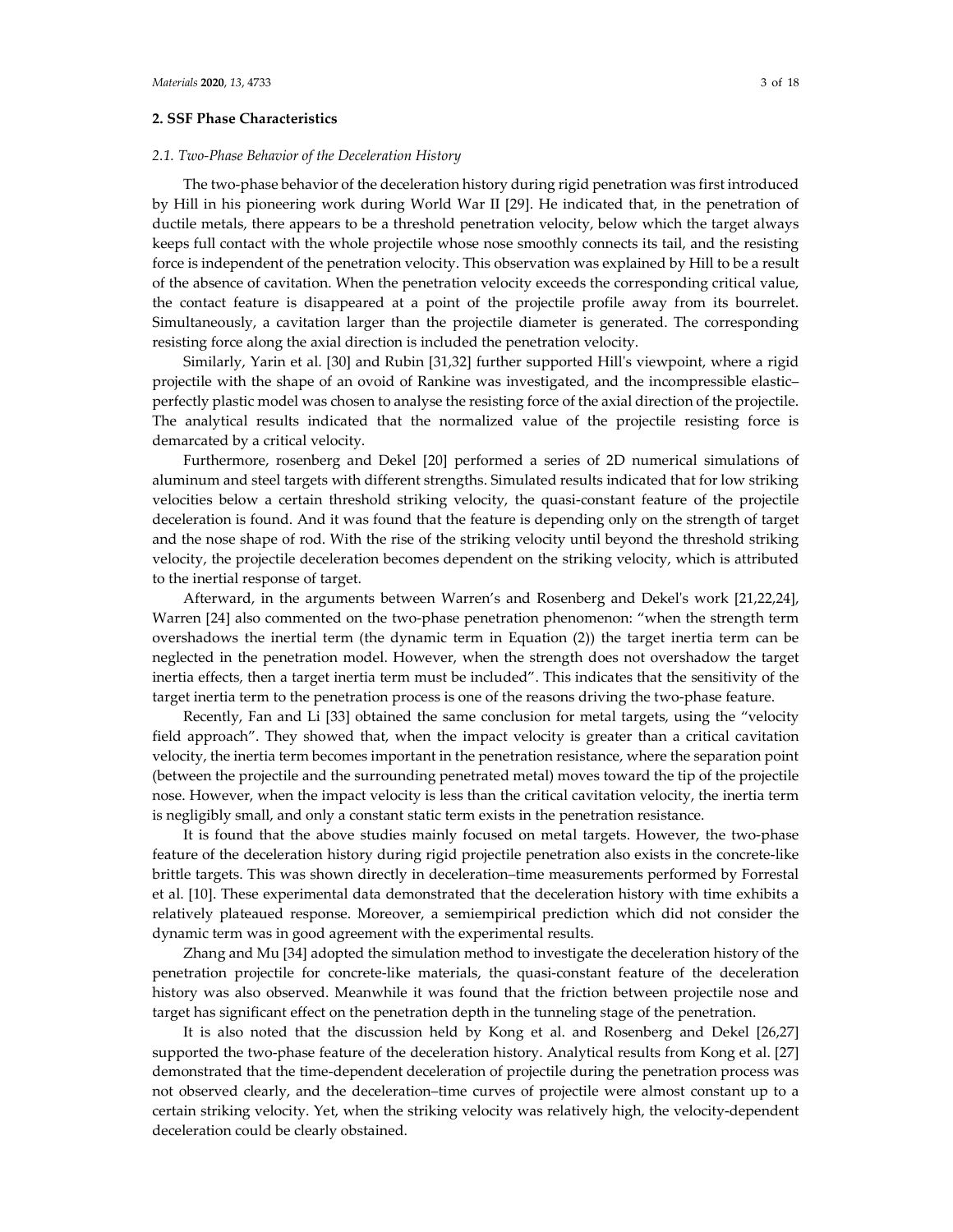The aforementioned results substantiate the two-phase behavior of the deceleration history of a penetrating rigid projectile. It is evident from the above dynamic spherical cavity expansion model and velocity field theories, as well as from numerical and experimental studies and from semiempirical equations, that the projectile deceleration history in the rigid penetration mode can be delineated by two distinct phases. When the initial striking velocity is below a certain critical striking velocity, the projectile axial resistant force shows an approximate peak plateau response; however, when the initial striking velocity exceeds this value, the projectile axial resistance force presents a well-defined peak. Furthermore, the event is not only found in metal-like materials, but also in concrete-like materials. This proves that the two-phase phenomenon is not an accidental event, whereby it does exist in the rigid penetration process, which is the analytical premise for the present paper.

Note that the discussions above mainly focused on the two-phase feature, while the velocityindependent characteristic was not discussed, as mentioned in the research and development (R&D) approach [20].

## *2.2. Role of SSF in Two-Phase Penetration Behavior*

As stated above, it is acceptable that projectile deceleration exhibits two-phase behavior in rigid penetration for concrete-like materials, as demarcated by a critical striking velocity. The two corresponding phases were identified as the "squeeze and push" (SP) penetration phase and the Dynamic Spherical Cavity Expansion (DSCE) penetration phase [6], according to the different features.

The SP phase mainly involves the quasi-constant behavior of the deceleration history, which can be expressed by the following equation:

$$
\frac{\partial F_{\rm r}}{\partial V} \approx 0\tag{1}
$$

where Fr is the resisting force, acting along the trajectory of the penetrating projectile, and *V* is the instantaneous penetration velocity.

According to the force analysis of the projectile nose in Figure 1, combined with the popular formula of the projectile normal direction stress in the rigid penetration consisting of the quasi-static term and the dynamic term (or the inertia term) [1,2,5,9], the normal stress can be given as

$$
\sigma_n = Af_c + f(V) \tag{2}
$$

where *A* is a dimensionless coefficient, and  $f_c$  is the target yielding stress. Note that the dynamic term  $f(V)$  does not give a specific function. Finally, using Equation (1), Fr can be deduced with the following equation:

$$
\frac{\partial \mu}{\partial V} \Big[ A f_c \beta_1 + \beta_1 f(V) \Big] \approx -\frac{\partial f(V)}{\partial V} (1 + \beta_1 \mu) \tag{3}
$$

Note that, in the analysis process, the surface sliding friction coefficient  $\mu$  is assumed to be a function of penetration velocity. Consequently, the following equation is gained by integrating Equation (3):

$$
F_r = \frac{\pi d^2}{4} \left( A f_c + A f_c \beta_1 \mu_s \right) \tag{4}
$$

The detailed analytical process was described in [6], where *d* is projectile diameter, and β1 and μs are the model coefficient related to the projectile shape and the static friction coefficient.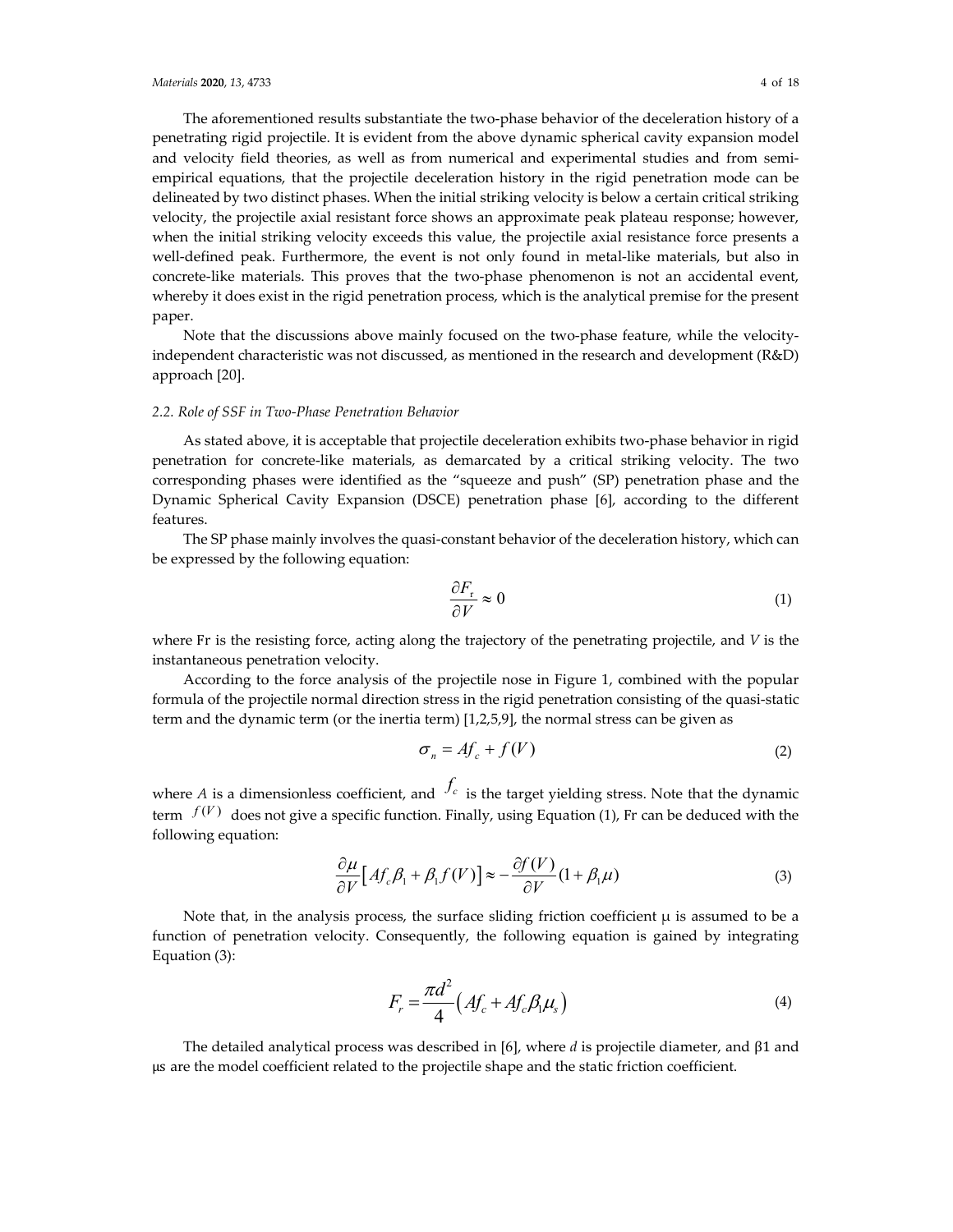Equation (4) indicates that the axial resisting force includes two parts: the quasi-static term *Afc* and frictional term  $A f_c \beta_1 \mu_s$ . In addition, and more importantly, there is a vanishing of the dynamic term  $f(V)$ .

Apparently, Equation (4) indicates that the friction has an effect on this SP phase. The driving mechanism behind the quasi-constant behavior can be attributed to two actions: one is the "push" action since the existence of the penetration velocity; the other is the "squeeze" action. The premise of Equation (4) is that  $\partial F_r / \partial V$  is approximately equal to zero; however, in the real situation,  $f(V)$ still exists as a minimal contribution. Similarly to Warren's comments [23] stating that the strength term (named the quasi-static term in the present paper) overshadows the inertial term (the dynamic term in Equation (2)), the target inertia term can be neglected. In terms of the dynamic cavity expansion, it can be explained that, in the finite penetration time, the dynamic cavitation expansion velocity is low such that the cavitation diameter is always smaller than the projectile diameter during the penetration process. Consequently, the "squeeze" action is caused upon accompanying the SSF. Eventually, the "push" action and the "squeeze" effect collectively contribute to the occurrence of the deceleration–time quasi-constant phenomenon.

Furthermore, with the striking velocity increasing, the DSCE mechanism gradually dominates the penetration process since the cavity diameter finally exceeds the projectile diameter in the finite penetration time in Figure 2. The accompanying phenomenon is that the "squeeze" effect vanishes. Therefore, the chained result is that the SSF between projectile and target can be neglected. In this phase, the corresponding dynamic term can be expressed as Equation (5) according to the dynamic spherical cavitation expansion theory by Luk and Forrestal [11,17]. The corresponding projectile resistant force is popular, as shown in Equation (6) [11,17,27,28].

$$
f(v)=B\rho v^2\tag{5}
$$

$$
F_r = \frac{\pi d^2}{4} (Af_c + BN^* \rho V^2)
$$
 (6)



**Figure 2.** Cavity expansion process.

Eventually, it can be concluded that the role exchange between the SSF and the DSCE contributes to the two-phase behavior. SSF plays a major role in characterizing the SP phase, which can be denoted as an "external mechanism" since it can be changed by enhancing the projectile lubrication ability. Moreover, in this phase, the DSCE mechanism still exists, but the effect is relatively weak such that it can be neglected, while the quasi-static term and SSF term together contribute to the quasiconstant behavior of the deceleration history, where, according to the definition of the SSF, the quasistatic term can be denoted as an "internal mechanism". In the DSCE phase, a well-defined peak performance of the deceleration history is found, accompanying the disappearance of the quasiconstant phenomenon; thus, Equation (4) considering the friction effect is not available to predict the penetration depth. The other internal mechanism DSCE is activated totally to govern the penetration process, and the corresponding cavity beyond the projectile diameter is generated since in the finite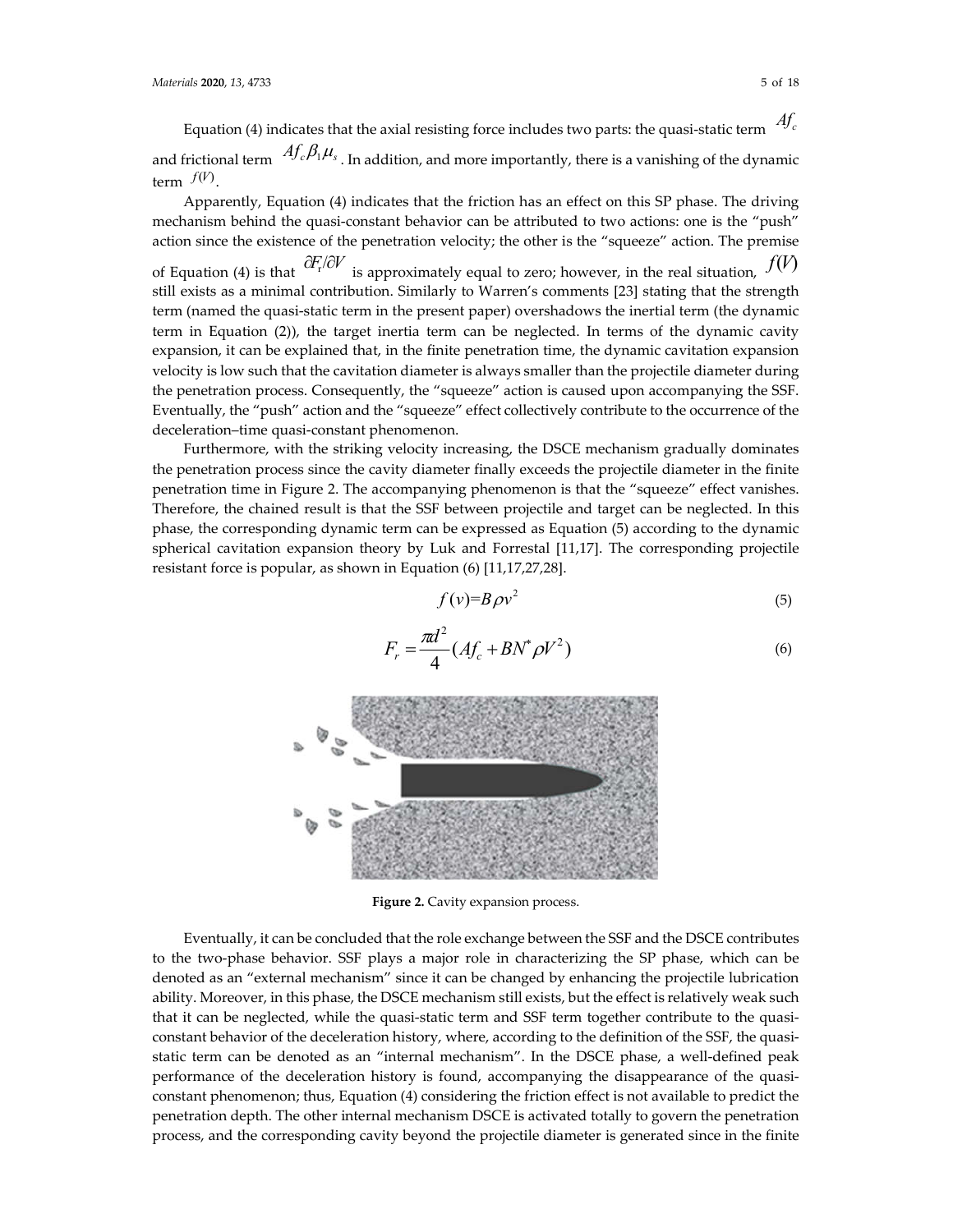penetration time the cavity expansion size exceeds the projectile diameter. Consequently, this results in the disappearance of the "squeeze" effect.

The feasibility of two-phase penetration analysis was validated by comparisons with 12 penetration experimental cases [6]. Two typical results are given in Figures 3 and 4, where  $\overline{I}^*$  (  $M V_s^2/d^3 f_c$  ) is one dimensionless parameter related to the striking velocity and, similarly, the corresponding vertical coordinate *P/d* is also dimensionless as a function the unit of the penetration depth and the projectile diameter. Note that Figure 4 employs the short shank projectile [35]. Clearly, Figures 3 and 4 show the two-phase characteristic SP prediction has good agreement when considering low striking velocity. With the increase in striking velocity, the DSCE prediction gradually approaches the experimental data, eventually dominating the phase of high striking velocity.



**Figure 3.** Typical comparison results of long shank projectile targets.



**Figure 4.** Typical comparison results of short shank projectile targets.

#### **3. Numerical Simulation Investigations into the Role of Friction**

The two-phase analyses in Section 2 strongly demonstrate that the SSF plays an important role in the SP phase. To further substantiate the role of SSF in the two-phase penetration behavior, a series of numerical simulations using Autodyn software were performed (Autodyn software is a uniquely versatile explicit analysis tool for modeling the nonlinear dynamics of solids, fluids, gas, and their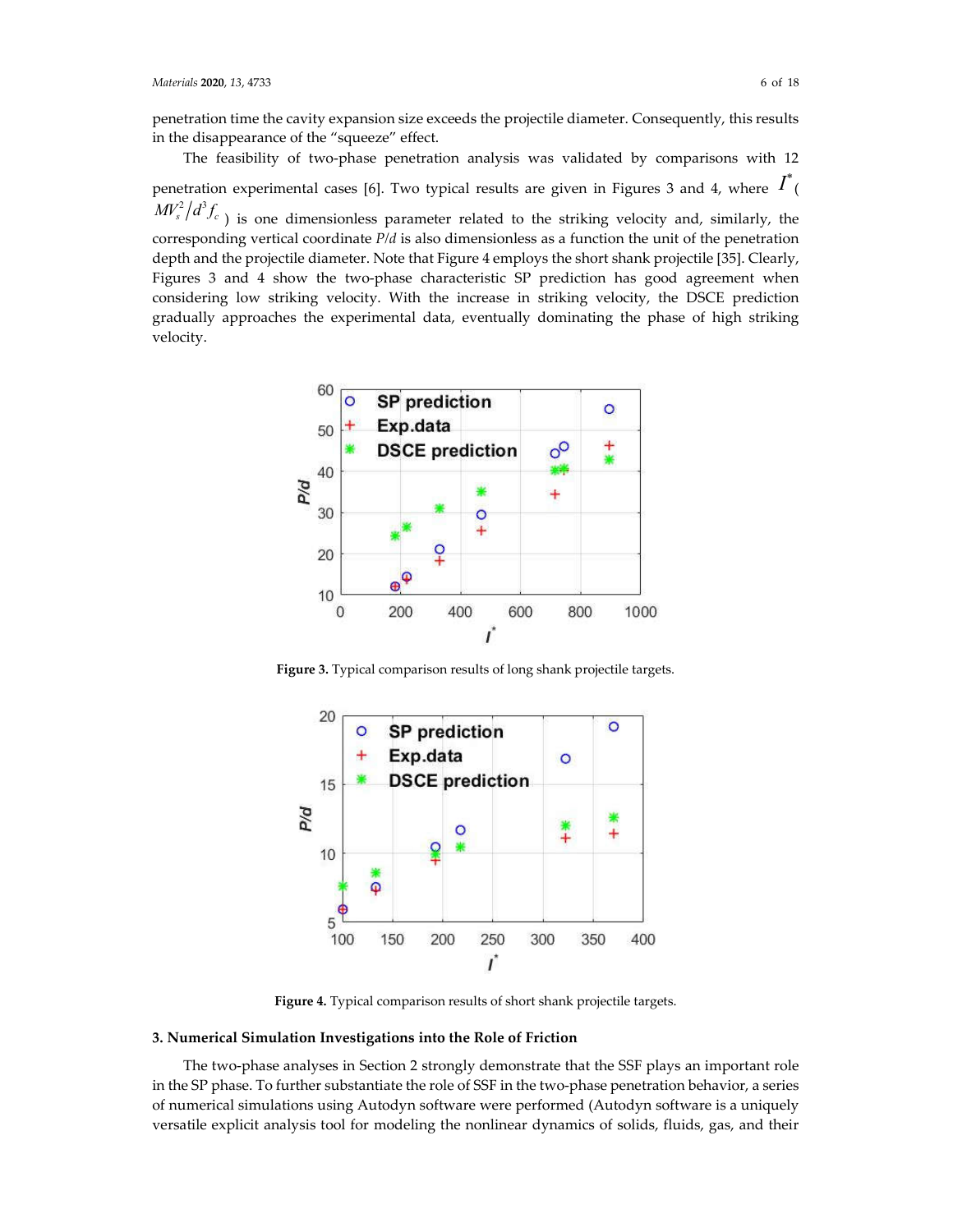interaction), where typical Hanchak perforation experiments with 48 MPa concrete [36] and Forrestal penetration experiments with 51 MPa concrete [12] were chosen.

### *3.1. Simulation Approach for Perforation and Penetration Experiments*

All simulations in the study were performed with the Autodyn-2D code (version 11.0) [37], using the Lagrange processor. Moreover, aiming to assure that the projectile maintains the rigid during the penetration process, its strength was artificially set to a relatively high value of 20 GPa for all the cases. Two geometrical configurations corresponding to the perforation and penetration experiments were used, as shown in Figure 5a,b, where the mesh size was set to 1 mm  $\times$  1 mm. For the penetration experiments, the target thickness changed with the different striking velocity. Table 1 lists each target thickness, where a 2 mm steel culvert was added as the boundary condition on the basis of the penetration experimental configuration.



(**a**)



**Figure 5.** Numerical simulation configuration: (**a**) perforation experimental configuration; (**b**) penetration experimental configuration.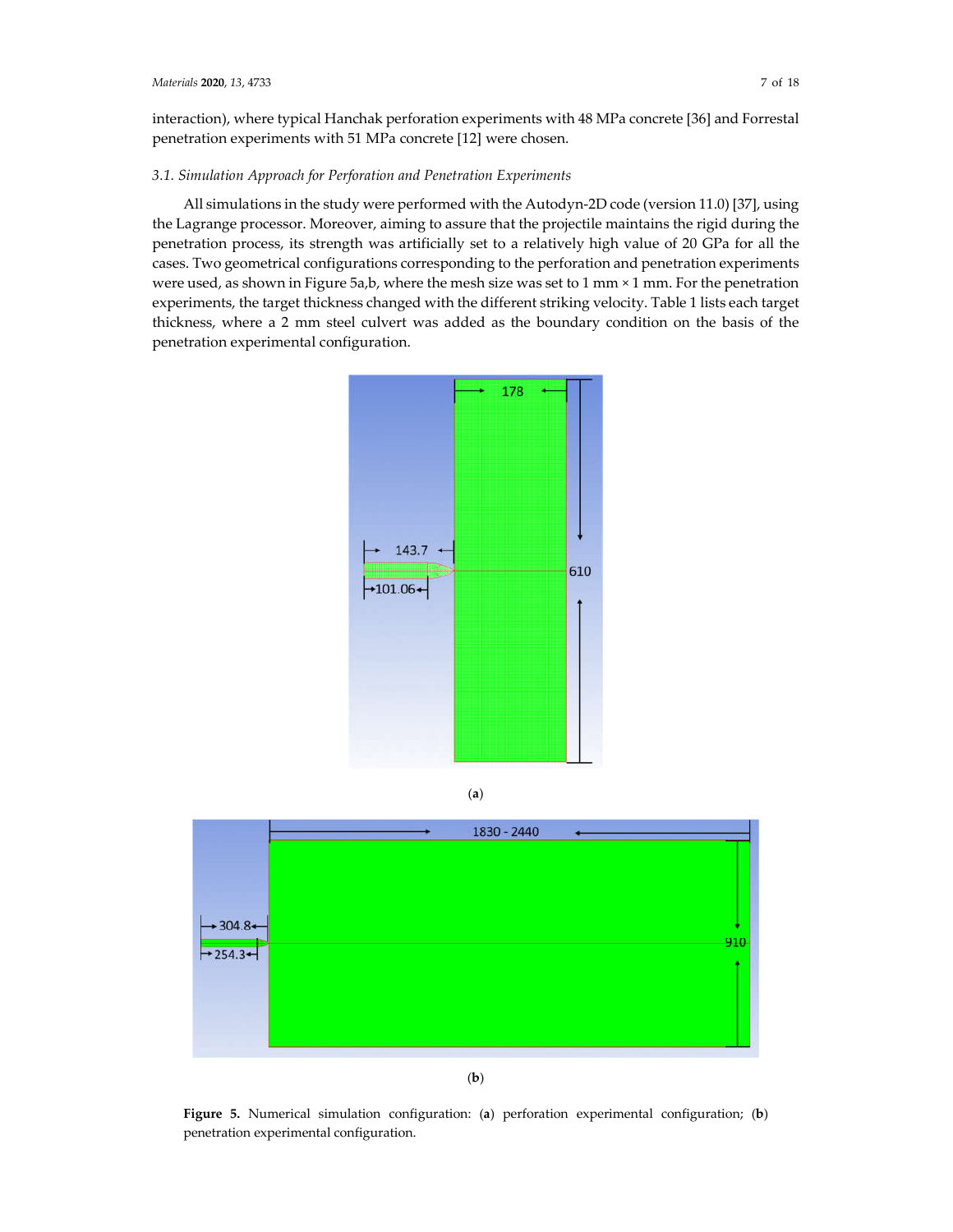| $V_{s}$ m/s | 405  | 446  | 545  | 651  | 804  | 821  | 900  | 1009 |
|-------------|------|------|------|------|------|------|------|------|
| $H$ mm      | 1830 | 1830 | 2130 | 2130 | 2130 | 2130 | 2440 | 2440 |

**Table 1.** Thickness corresponding to different striking velocity in tests.

### *3.2. Constitutive Models of Concrete-Like Materials*

To our knowledge, in order to count on the simulation results, the rigorous material models that properly represent the material behavior is required. The current paper aims to clearly study the SSF effect to the penetration process, the piece-wise linear Drucker-Prager concrete material model [37] and the P- $\alpha$  EOS (Equation of State) [38] were used to simulate the corresponding perforation and penetration experiments. The feasibility of the material models and the corresponding parameters was proven by studying the uniaxial dynamic compressive behavior of concrete-like materials [39], where it was focused on resolving questions associated with the compressive strength enhancement under the increased strain-rate. Since the material models are not the focus in this paper, more details on these models have been given in Reference [39]. The corresponding material parameters are listed in Table 2.

**Table 2.** Material parameters involved in the simulations

|                                                                |                                            |                                               | <b>Basic Properties for</b><br>Materials |         |      |                                      |           |
|----------------------------------------------------------------|--------------------------------------------|-----------------------------------------------|------------------------------------------|---------|------|--------------------------------------|-----------|
| Solid<br>density<br>$\rho_{si}$                                | $2.684 \times 10^3$<br>kg/m <sup>3</sup>   | Solid<br>compaction<br>pressure<br>$P_{lock}$ | 6000 MPa                                 | Bo      | 1.22 | Uniaxial-<br>compressive<br>strength | 48 MPa    |
| Initial<br>Porous<br>density $\rho_0$                          | $2.314 \times 10^{3}$<br>kg/m <sup>3</sup> | A <sub>1</sub>                                | $3.53 \times 10^{4}$<br>MPa              | $B_1$   | 1.22 | Hydro<br>tensile limit               | 4 MPa     |
| Initial<br>sound<br>$\mathfrak{c}_0$<br>speed                  | $2.92 \times 10^{3}$<br>m/s                | A <sub>2</sub>                                | $3.96 \times 10^{4}$<br>MPa              | $\it n$ | 3    | Shear<br>Modulus                     | 14.88 GPa |
| Initial<br>compaction<br>pressure<br>$\boldsymbol{P}$<br>crush | 23.3 MPa                                   | A <sub>3</sub>                                | $9.04 \times 10^{3}$<br>MPa              |         |      | Poisson's<br>ratio $r$               | 0.2       |

## *3.3. Simulation Results and Discussions*

#### 3.3.1. Perforation Cases without Considering the SSF

The SSF between projectile and target is a complicated problem, and there is still no feasible method for in situ measurements during the penetration process. Normally, a specific and accurate algorithm is requested to reproduce the friction physics for the numerical method; however, this is beyond the scope of this paper. Our main purpose was to qualitatively and numerically investigate the role of SSF in rigid penetration into concrete-like material targets.

Firstly, residual velocity comparisons were conducted between perforation experimental data and simulated results without including the friction, as given in Figure 6. Interestingly, it was found that there exists a demarcation point for the striking velocity. Below the demarcation point, the simulated results were all beyond the experimental data. Conversely, numerical results were less than the corresponding experimental data when the striking velocity was above the demarcation point.

Aiming to investigate the role of SSF, the simulation results above were analyzed on the basis of the following error comparisons of residual velocity.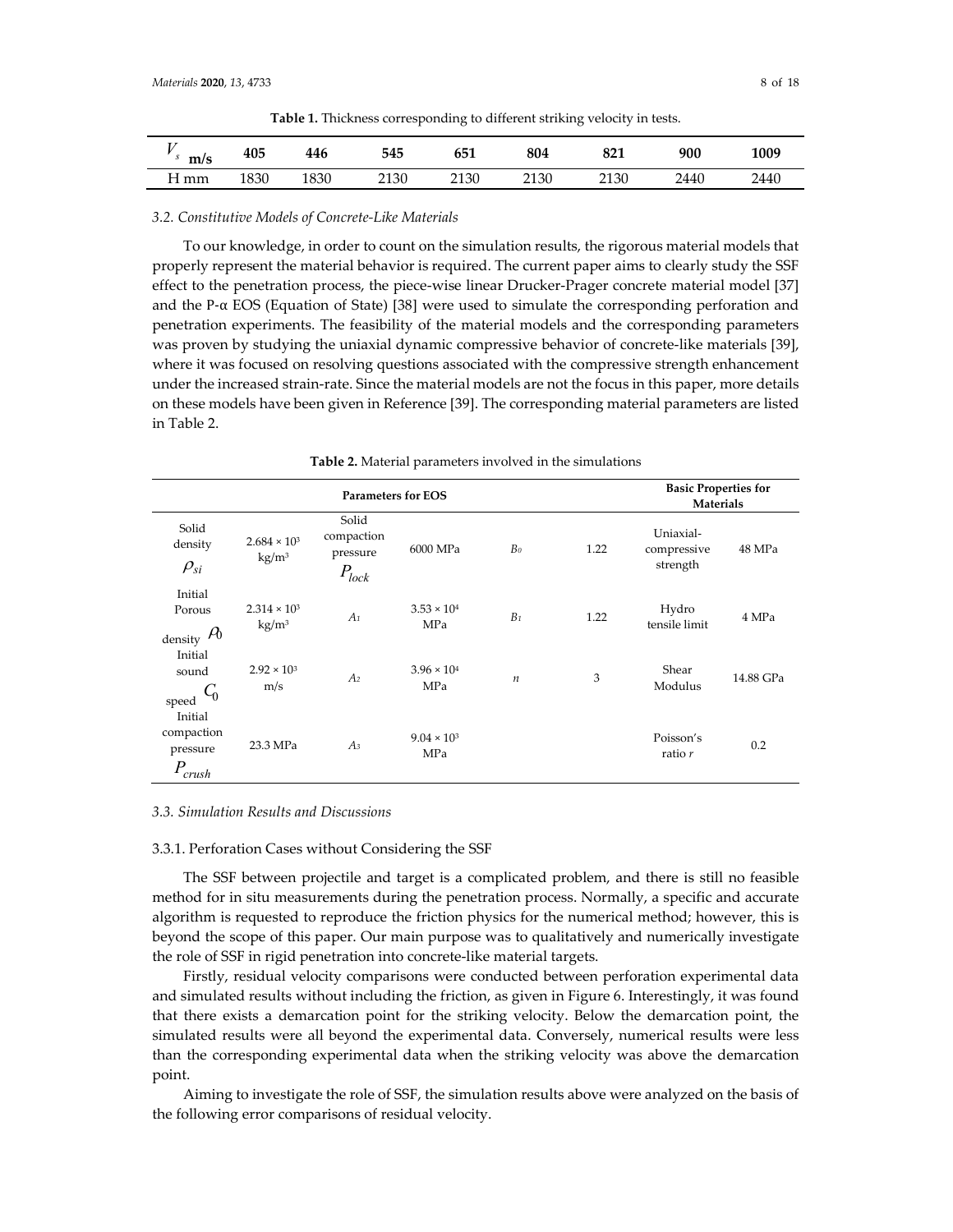At the beginning, it was postulated that the friction always existed in all experimental cases. The simulated cases including the SSF and without regarding the SSF are denoted as  $Sf \neq 0$  and  $Sf=0$ , respectively. The corresponding experimental results are denoted as *E*. According to the assumption of the existence of friction, the following equation was obtained:

$$
Sf \neq 0 - E < Sf = 0 - E \tag{7}
$$

Furthermore, since the SSF mainly retards the penetration of a rigid projectile into the target, it could be gained that  $Sf \neq 0 < Sf = 0$ . Therefore, this indicates that the simulated results for the cases below the demarcation point were consistent with the postulation of SSF existence.

On the other hand, for the shots beyond the demarcation point, it was found that  $Sf = 0$  was smaller than the experimental data. According to the SSF retarding feature with respect to the penetration, the following logic relation was obtained:

$$
Sf \neq 0 < Sf = 0 < E \tag{8}
$$

which is contradictory with the postulation of SSF existence. This is evidence to support that SSF may be negligible for shots beyond the demarcation point. Consequently, it could be concluded that the SSF effect was phased, mainly depending on a certain critical striking velocity, which is consistent with the two-phase analyses in Section 2.



**Figure 6.** Perforation comparison results between experimental data and simulated results without considering the surface sliding friction (SSF).

## 3.3.2. Penetration Cases without Considering the SSF

Figures 7 and 8 give the simulation results for the penetration cases without considering the SSF. Similarly, a two-phase phenomenon was obtained for the deceleration history. When the initial striking velocity was below 804 m/s, the deceleration history exhibited a mild plateaued response, and the response increased with the rise in striking velocity. For the cases beyond 804 m/s (including the case with 804 m/s), a well-defined peak of the acceleration history was gained. As before, the increase in striking velocity contributed to a rise in the corresponding peak, which again conformed to the two-phase behavior of the deceleration history in Section 2.1. On the other hand, Figure 7 demonstrates that the response of the deceleration history was sensitive to the striking velocity for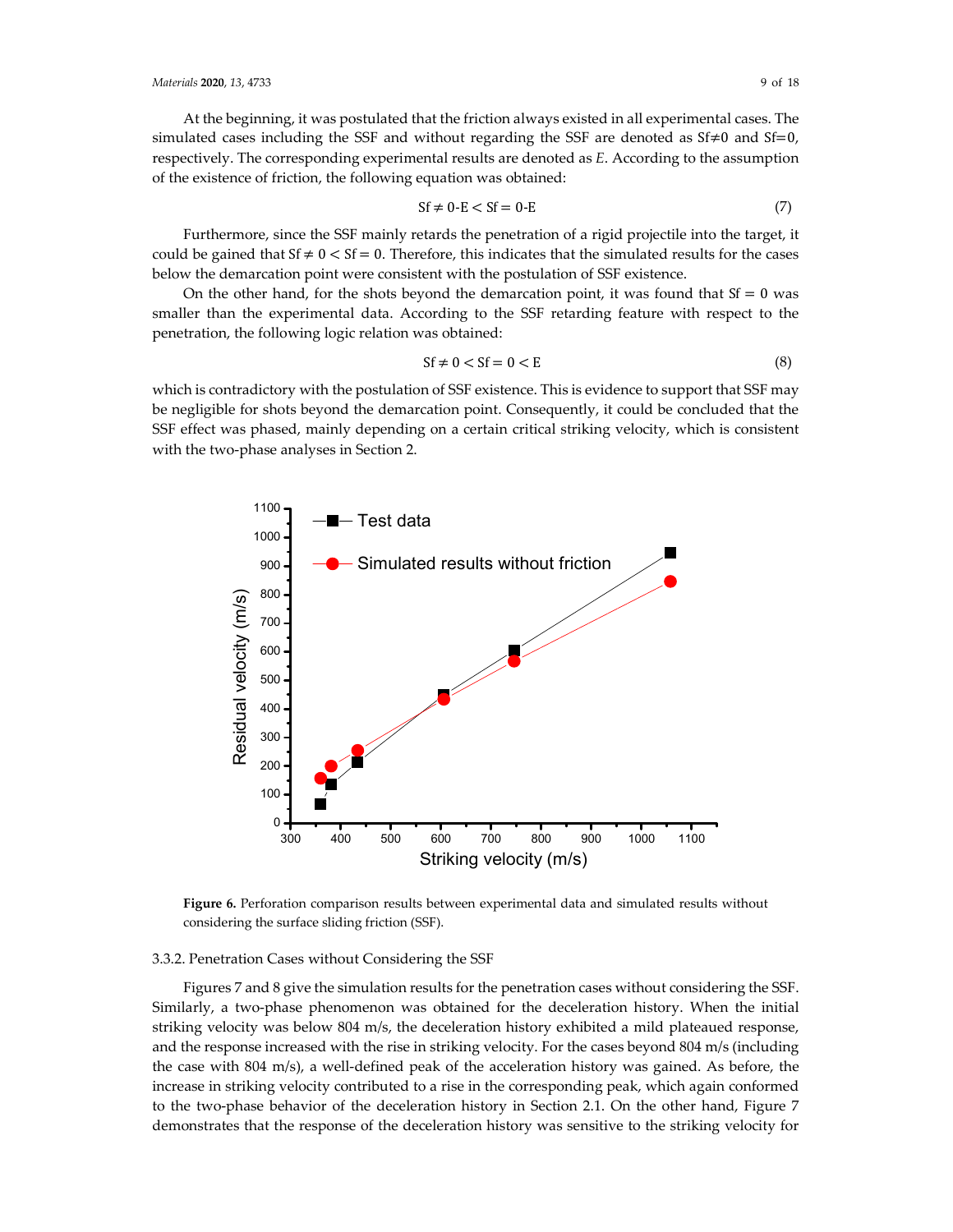the first phase of the mild plateau, which is unlike the SP phase in Section 2.2. This directly led to an association with the SSF since it was not taken into account in the penetration simulations. Thus, it was indicated that SSF can result in an increase in the deceleration, and it behaves as a velocitydependent feature. Moreover, the comparisons of the penetration depth displayed the same developing trend as the perforation cases. Therefore, it could be concluded that the SSF of the penetration cases also had a critical striking velocity to segment the SSF effect.



Figure 7. Penetration simulations without SSF at a relatively low striking velocity.



Figure 8. Penetration simulations without SSF at a relatively high striking velocity.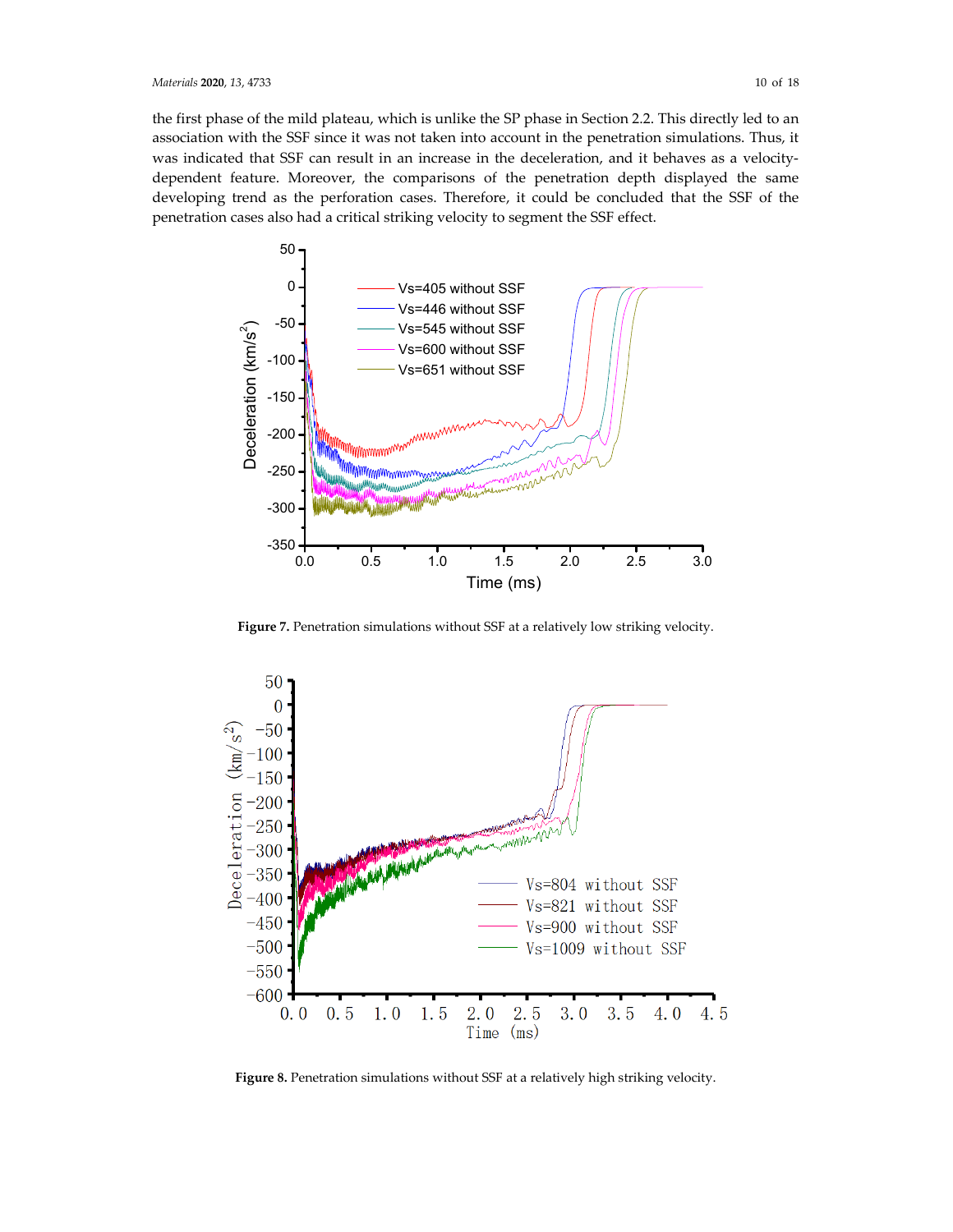# 3.3.3. Numerical Simulations Including the SSF

The simulations above adopted an indirect method, which was not strong enough to highlight the SSF effect. Therefore, to further directly elucidate the role of SSF, the corresponding cases considering friction were simulated, as detailed in this section.

As mentioned before, for the SSF coefficient, it is difficult to give a precise algorithm due to the complexity and the measured difficulty during the penetration process; however, a proper static friction coefficient can be identified as the average of SSF [5]. Thus, the static friction coefficient was used to reproduce the experimental data. Figure 9 gives the simulation results of the perforation cases including the friction. It was found that the method of setting the coefficient artificially led to similar results to Figure 6, where shots with 360 m/s, 381 m/s, and 434 m/s could be allocated good values of the friction coefficient close to the experimental data. However, for the other shots, only the friction coefficient of zero fit best with the experiments. This proves that the error in experimental data for the relatively high striking velocity was not due to the SSF, but to other factors.



**Figure 9. C**omparisons of Hanchak perforation experiments considering friction.

Meanwhile, as a function of the fit between the static friction coefficient and the initial striking velocity, an exponential function was gained as shown in Equation (9) and Figure 10, which is consistent with the SSF [14], whereby both adopted the exponential function to calculate the corresponding coefficient. To some extent, this implies that using the static friction coefficient as a substitute for the real friction situation is a simple and relatively validated method.

$$
f = 10.6e^{\frac{-V_s}{82.7}} - 0.003
$$
\n(9)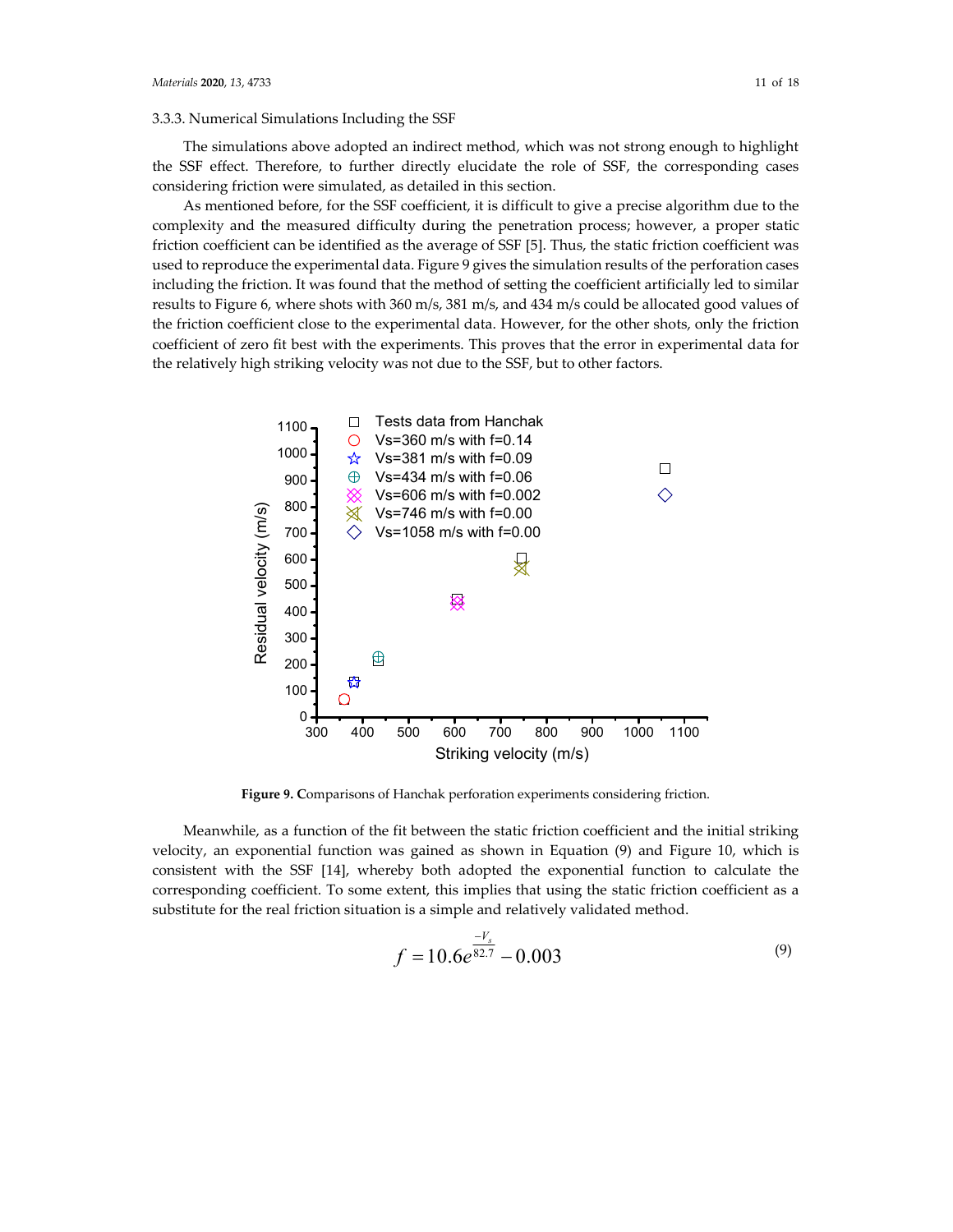

**Figure 10.** Fit curve of perforation cases.

Subsequently, for the penetration experiments, the static friction coefficient could be derived using Equation (9), as listed in Table 3. With the gained friction coefficient, comparison results with the experimental data are given in Figure 11. Similar characteristics to the perforation experiment were observed. Shots with 405 m/s, 446 m/s, 545 m/s, and 651 m/s showed good agreement with the experimental data. However, above 651 m/s, the simulation results with a friction coefficient of zero derived from Equation (9) were always lower than the experiment data. These results were similar to the cases without considering the friction.

**Table 3.** Friction coefficients corresponding to the striking velocity of penetration tests.



**Figure 11.** Penetration depth comparisons between experimental data and simulated results.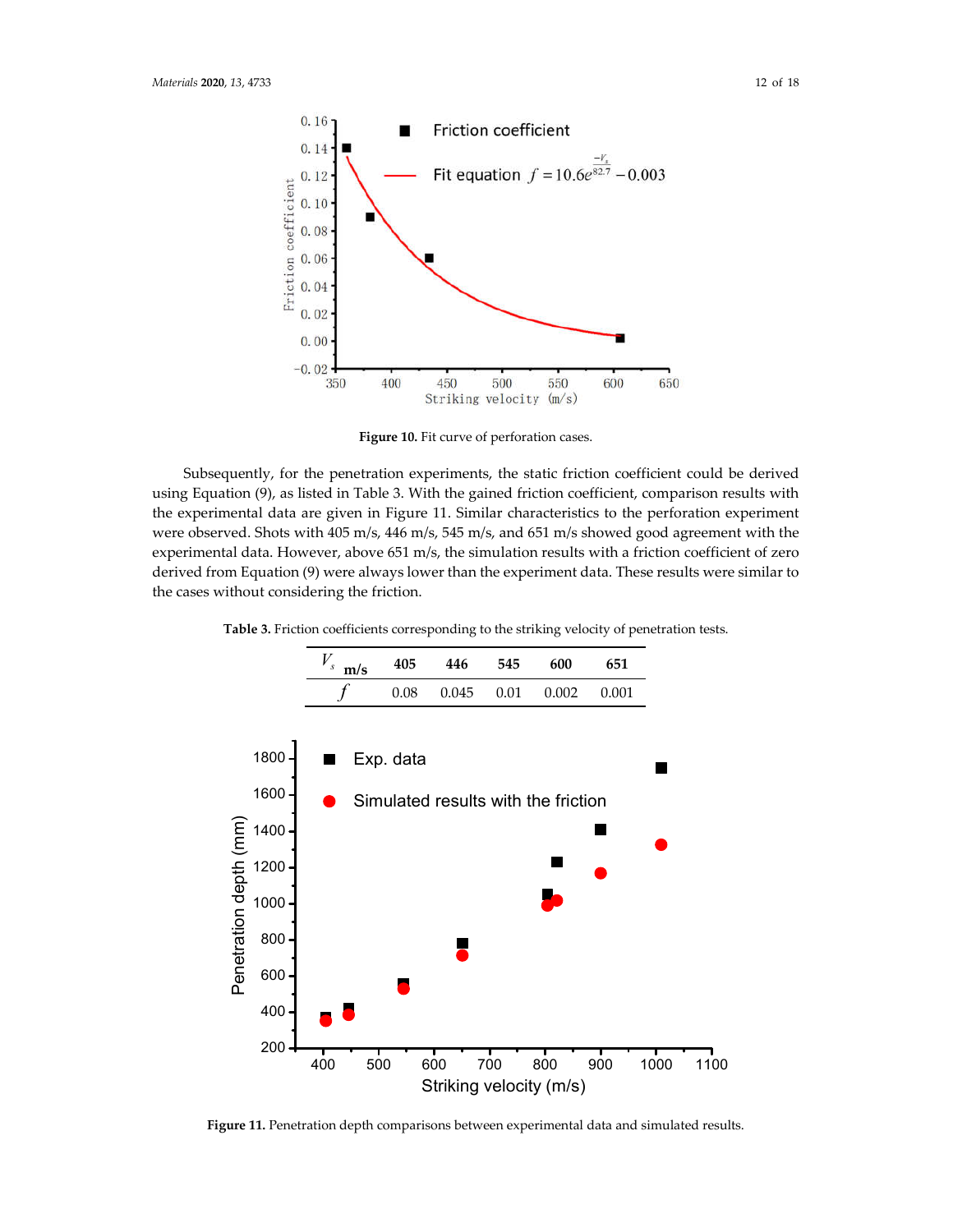# 3.3.4. Investigations for Shank Friction Effect

Note that the analyses above assumed that the main assistant force was from the projectile nose, whereas the effect of projectile shank could be neglected, which is commonly accepted by most researchers [1–3,5,15,18].

In this section, the shank friction effect was revised numerically. Figure 12 gives the comparison results with the shank friction effect. The comparison results indicated that, in the SP phase, the corresponding penetration depth was almost same as in the cases without considering the shank friction, where the maximum error was 8 mm due to the addition of the shank friction. Moreover, it was found that the corresponding energy loss of the projectile for nose friction cases and nose + shank

friction cases had a weak variation below 3%. Figure 13 gives the energy time history with  $V_s$  = 545 m/s, where it was found that the addition of the shank friction only resulted in a further 2.7% energy loss, such that the effect could be deemed negligible.



**Figure 12.** Comparisons of penetration depth between cases considering shank friction and cases not considering shank friction.



**Figure 13.** Energy change history of  $V_s$  = 545 m/s for the projectile and target: (a) nose + shank friction; (**b**) nose friction (the blue line and black line denote the projectile energy and the target energy, respectively).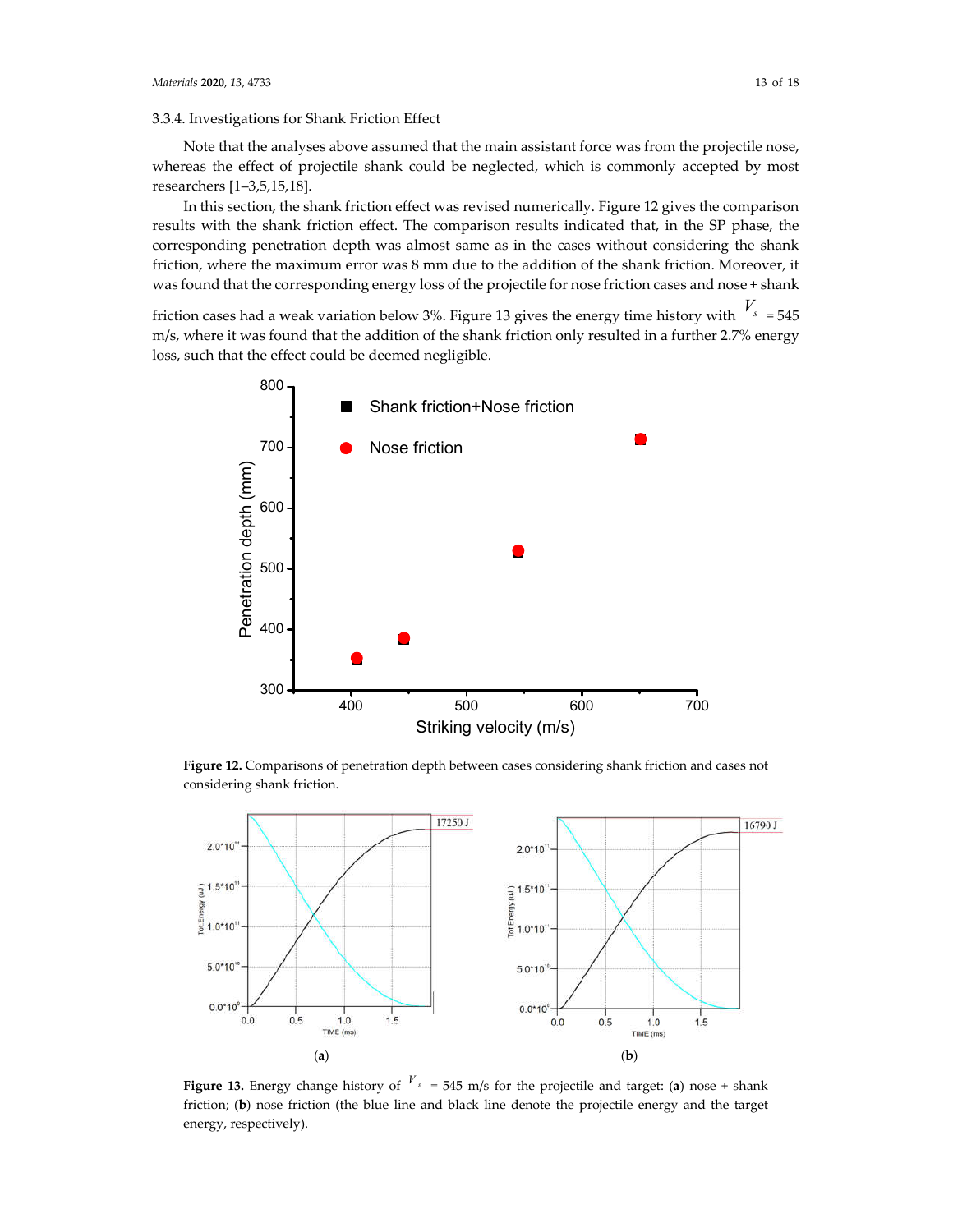On the other hand, aiming to further prove the shank friction effect, the surface stress of the projectile was investigated. Three gauges were selected as given in Figure 14. The stress history (in Figure 15) perpendicular to the axial orientation shows that Gauge 1 in the shank part did not clearly exhibit a stress response, with a corresponding value of almost zero. Conversely, Gauge 2 and Gauge 3 in the nose part demonstrated a relatively large stress response. Thus, clearly, the stress changes for three typical gauge points indicated that, in the penetration process, the surface contact force between the shank and the target was very slight such that it could be deemed negligible.



**Figure 14.** Positions for three gauges.



**Figure 15.** Time history of the stress perpendicular to the axial orientation for the three gauges (black line = Gauge 1, blue line = Gauge 2, and green line = Gauge 3).

### *3.4. Discussions of SSF Role*

Eventually, according to the numerical simulations of the perforation and penetration cases, it could be summarized that the role of SSF is phased. At the range below a certain critical striking velocity, adding the friction could reproduce the experimental data; when exceeding the critical striking velocity, the simulated results without considering the friction were closest to the experimental data. Furthermore, the critical striking velocity for the penetration experiment was above 651 m/s, which is consistent with the 703 m/s gained according to the two-phase prediction models in Section 2. Simultaneously, associated with the deceleration history in Figures 7 and 8, it could be judged that the two-phase characteristic in the simulations was consistent with the twophase penetration feature.

The comparisons of penetration depth, energy loss, and surface contact force between the projectile shank and the target indicate that the effect of the shank friction could be deemed negligible, which further proves the reasonability of the present analytical work.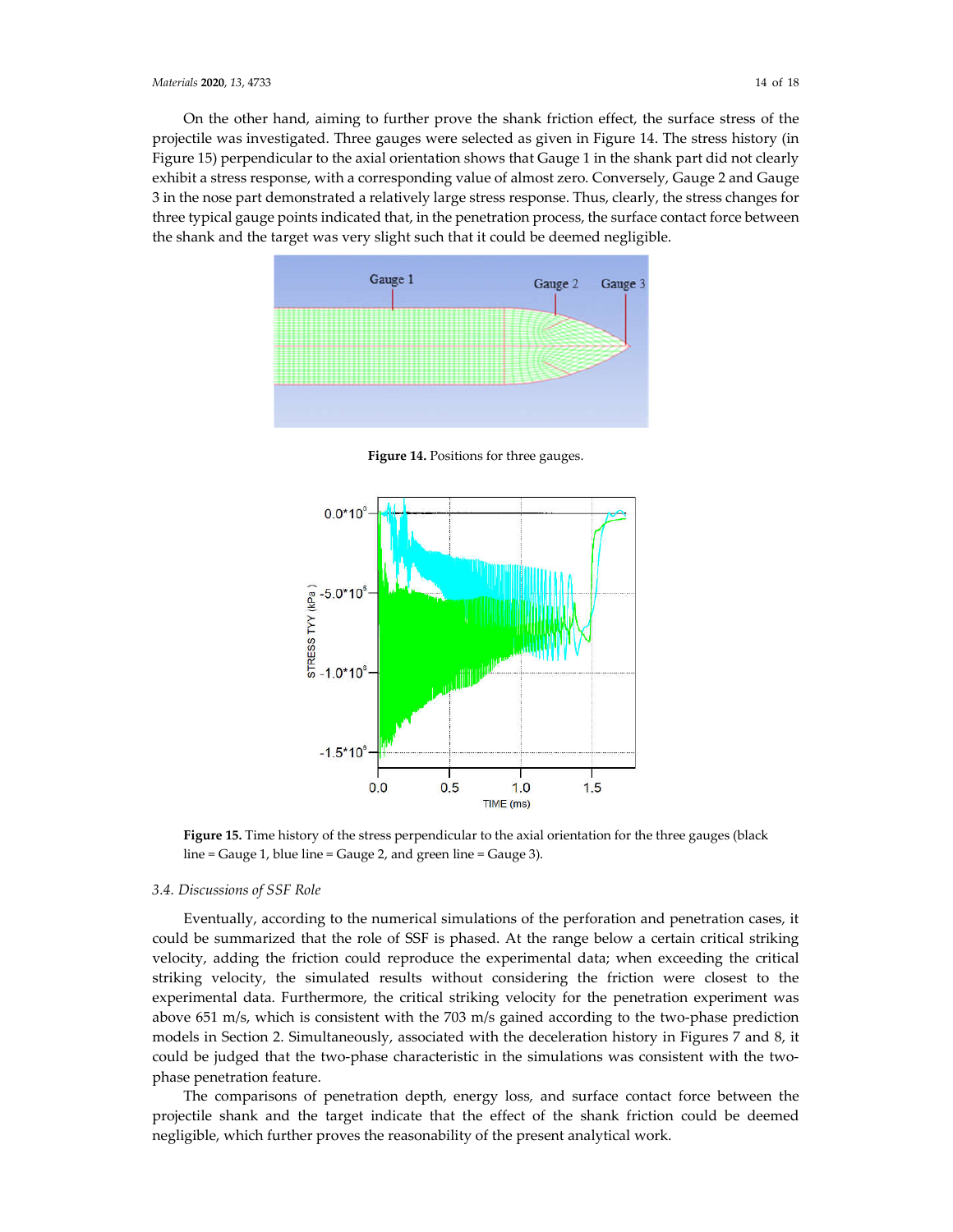Combined with the two-phase analytical results in Section 2, the SSF phased feature was confirmed. Below a certain critical striking velocity, it was reasonable to illustrate the quasi-constant phenomenon of the deceleration history by considering the SSF, where the DSCE mechanism could be ignored. In the range of the striking velocity, the interaction between the push effect from the projectile itself and the squeeze effect caused by the contact between the projectile and the target governed the phase. However, with the increase in striking velocity, the increasing amplitude of the deceleration resulting from the SSF became more and more limited, with the simulation results in Figure 14 clearly supporting this point. When the striking velocity was beyond the critical striking velocity, the mechanism governing the penetration process happened to the change, where the DSCE mechanism gradually dominated the penetration. This could be explained by the phase the diameter of the dynamic expansion cavity being larger than the projectile diameter. Consequently, the squeeze effect between the projectile and the target became very slight, such that the effect could be deemed negligible. The result was that the SSF could not be taken into account in the penetration analytical process. The analytical method in Section 2 and the numerical simulations in this section both prove that the sensitivity of SSF to the penetration process is one of the factors driving the two-phase feature. In the phase of the quasi-constant deceleration history, SSF was sensitive to the penetration, where the DSCE mechanism (dynamic term) shows a weak effect. Oppositely, when entering into the phase of the well-defined peak deceleration history, there was an exchange between the SSF and DSCE mechanisms. The SSF effect became a non-sensitive to the penetration process, whereby the DSCE mechanism was totally activated. These analytical results allow us to better understand the two-phase behavior of the deceleration history, and they will contribute to a simplification of the corresponding equations for penetration depth and residual velocity, which is beneficial to real engineering applications.

There are two points to be taken into consideration for these simulations. One is that, in the perforation simulations, the reinforcing bar was neglected. Sliter [40] indicated that, when the ratio of the reinforcing bar was in the range of 0.3%–1.5%, its effect could be left out. Moreover, Holmquist [41] and Tham [42] proved that the effect of the reinforcing bar in the Hanchak perforation experiment is very slight. The other point is that, for the penetration simulation, the 600 m/s shot was added to highlight the change in deceleration history; however, this was not performed in the experiment [12].

# **4. Remarks and Conclusions**

The study of penetration process analyses and numerical simulations illustrated the role of SSF in the two-phase feature of the deceleration history. These results provide insight into the major role of SSF in characterizing the SP phase of two-phase penetration. SSF and the quasi-static term both contribute to the quasi-constant behavior of the deceleration history for nondeforming projectile penetration into concrete targets. The two-phase penetration analyses and numerical simulations both showed that considering the SSF could allow an accurate prediction of the penetration depth below a certain critical striking velocity. With the rise in initial striking velocity, the penetration would enter into the DSCE phase, where the SSF effect is weak such that it can be ignored, while the DSCE is totally activated. Meanwhile, the numerical simulation results indicated that a friction coefficient of zero fit best with the experiments in the DSCE phase, further supporting the role exchange between SSF and DSCE during the penetration process. Last but not least, the variation of penetration depth, energy loss of the projectile, and the stress features of the surface gauge in the shank part and the nose part all indicated that the shank friction has a very slight effect such that it can be deemed negligible, where it was found that the addition of the shank friction only resulted in an extra 2.7% energy loss for the 545 m/s shot. This further validates the reasonability of the present study.

It is necessary to emphasize that, in two-phase penetration analyses, the axial resistant force of the projectile nose is not needed to deduce the relative complex sliding friction, and only the static friction coefficient is required. More importantly, this point is obtained from the analysis itself, independent of any assumption. Furthermore, the analytical process considers the SSF feature depending on the striking velocity. The increase in "push" effect resulting from the increase in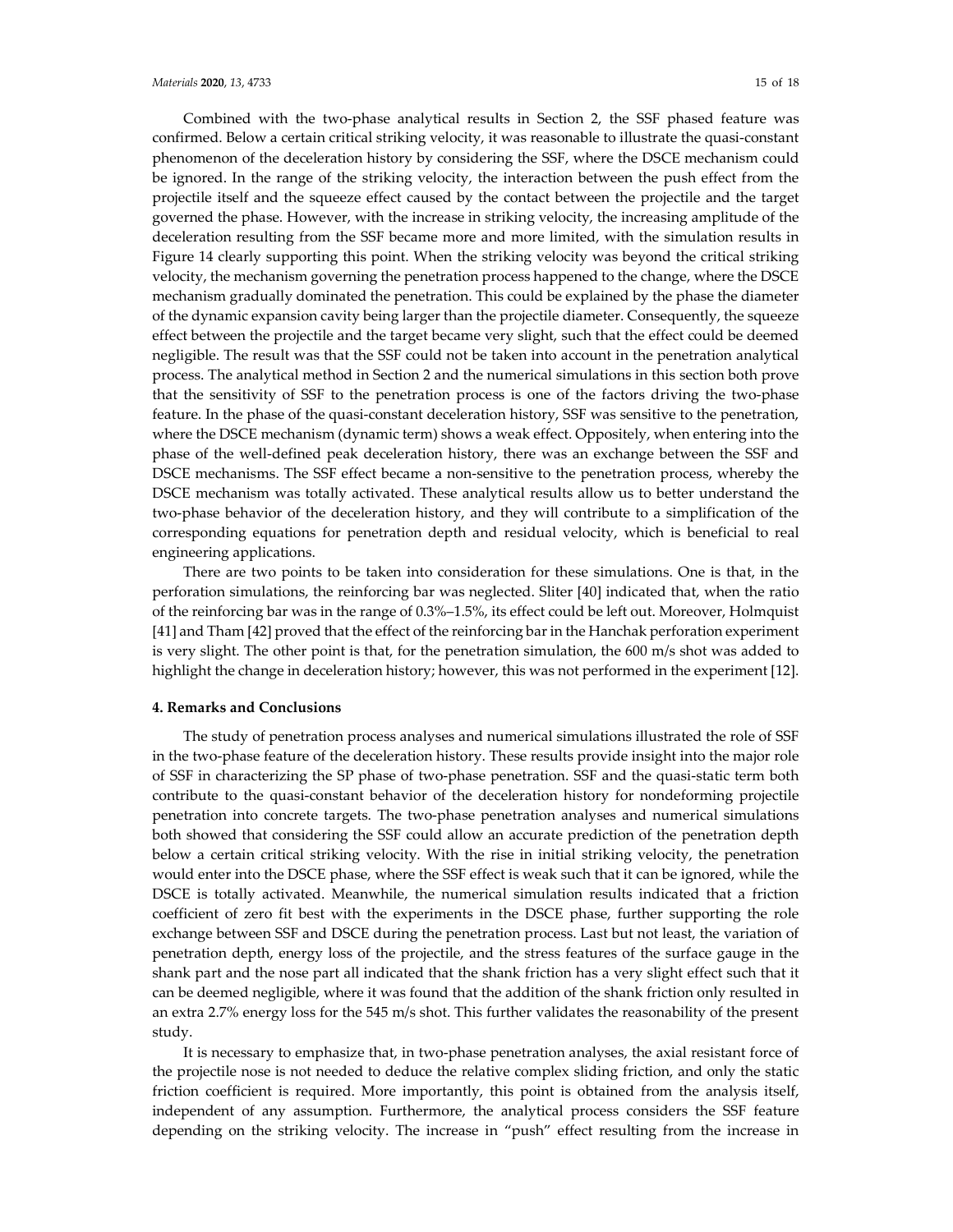striking velocity contributes to a decrease in the "squeeze" effect due to the decrease in SSF sensitivity. This was consistent with the SSF feature depending on the striking velocity. The simulation results in Section 3 also support the interaction between "push" and "squeeze", where the deceleration history showed a rising trend when not considering the friction, indicating that the SSF is the main driving mechanism for the quasi-constant behavior of the deceleration history, independent of the striking velocity.

This paper analytically and numerically investigated the role of SSF in the two-phase behavior of the deceleration history. This phased SSF feature improves the understanding of the corresponding two-phase penetration response. The study in this paper is beneficial for accurately predicting the penetration depth and the residual velocity in real engineering applications.

**Author Contributions:** Conceptualization, N.J. and Z.M.; methodology, Z.M.; software, N.J.; validation, S.W., Z.M.; formal analysis, Y.H.; investigation, W.Z.; resources, X.W.; data curation, W.Z.; writing—original draft preparation, N.J.; writing—S.W., X.W.; visualization, Y.. supervision, S.W.; project administration, W.Z.; funding acquisition, Z.M. All authors have read and agreed to the published version of the manuscript.

**Funding:** This research was funded by Shanghai Jiao Tong University talent project, grant number 18X100040006, and and the National Natural Science Foundation of China, grant number 11972234 .The APC was funded by China State Key Laboratory of Robotics (19Z1240010018).

**Conflicts of Interest**: The authors declare no conflict of interest.

# **Reference**

- 1. Li, Q.M.; Reid, R.S.; Wen, H.M.; Telford, A.R. Local Impact Effects of Hard Missiles on Concrete Targets. *Int. J. Impact. Eng*. **2005**, *32*, 224–284.
- 2. MForrestal, J.; Tzou, D. A spherical cavity-expansion penetration model for concrete targets. *Int. J. Solids Struct*. **1997**, *34*, 4127–4146.
- 3. MForrestal, J.; Altman, B.S.; Cargile, J.D.; Hanchak, S.J. An Empirical Equation for Penetration Depth of Ogive-Nose Projectiles into Concrete Targets. *Int. J. Impact. Eng*. **1994**, *15*, 395–405.
- 4. Forrestal, M.J.; Okajima, K.; Luk, V.K. Penetration of 6061-T651 Aluminum Targets with Rigid Long Rods. *J. Appl. Mech.* **1988**, *55*, 755–760.
- 5. Chen, X.W.; Li, Q.M. Deep penetration of a non-deformable projectile with different geometrical characteristics. *Int. J. Impact Eng*. **2002**, *27*, 619–637.
- 6. Mu, Z.; Zhang, W.; Wang, W.; Jiang, N.; Wu, X. Revising the penetration behavior of concrete-like and metal-like materials against the rigid projectile impact. *Mech. Mater.* **2020**, *142*, 103274.
- 7. Forrestal, M.J.; Grady, D.J. Penetration experiments for normal impact into geological targets. *Int. J. Solids Struct*. **1982**, *18*, 229–234.
- 8. Forrestal, M.J. Penetration into dry porous rock. *Int. J. Solids Struct*. **1986**, *22*, 1485–1500.
- 9. Luk, V.K.; Forrestal, M.J. Penetration into Semi- Infinite Reinforced Concrete Targets with Spherical and Ogival Nose Projectiles. *Int. J. Impact Eng*. **1987**, *6*, 291–301.
- 10. Forrestal, M.J.; Frew, D.J.; Hickerson, J.P.; Rohwer, T.A. Penetration of Concrete Targets with Deceleration-Time Measurements. *Int. J. Impact Eng*. **2003**, *28*, 479–497.
- 11. Forrestal, M.J.; Luk, V.K. Penetration into soil targets. *Int. J. Impact Eng.* **1992**, *12*, 427–444.
- 12. Forrestal, M.J.; Frew, D.J.; Hanchak, S.J.; Brar, N.S. Penetration of Grout and Concrete Targets with Ogive-Nose Steel Projectiles. *Int. J. Impact Eng*. **1996**, *18*, 465–476.
- 13. Frew, D.J.; Hanchak, S.J.; Green, M.L.; Forrestal, M.J. Penetration of Concrete Targets with Ogive-Nose Steel Rods. *Int. J. Impact Eng*. **1998**, *21*, 489–497.
- 14. Chen, E. Penetration into dry porous rock: A numerical study on sliding friction simulation. *Theor. Appl. Fract. Mech*. **1989**, *11*, 135–141.
- 15. Jones, S.E.; Rule, W.K. On the optimal nose geometry for a rigid penetrator, including the effects of pressure dependent friction. *Int. J. Impact Eng*. **2000**, *24*, 403–415.
- 16. Davis, R.N. Modeling of high-speed friction using multi-step incrementation of the coefficient of sliding friction. In Proceedings of the AIAA 54th Annual Southeastern Regional Student Conference, Kill Devil Hills, NC, USA, 27–28 March 2003; pp. 1–10.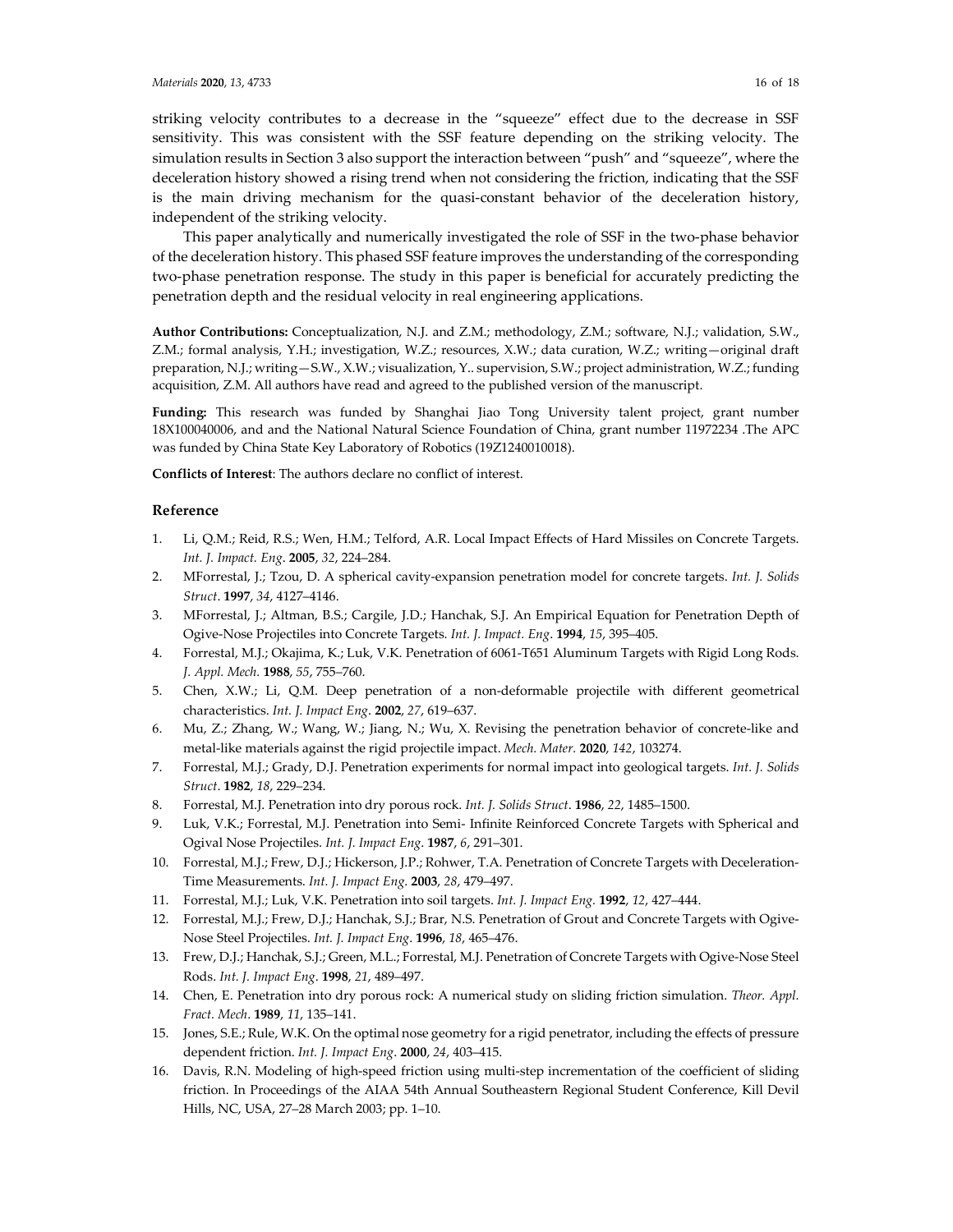- 17. Forrestal, M.J.; Brar, N.S.; Luk, V.K. Penetration of strain-hardening targets with rigid spherical-nose rods. Trans. *ASME J. Appl. Mech*. **1991**, *58*, 7–10.
- 18. Ben-Dor, G.; Dubinsky, A.; Elperin, T. Localized interaction models with non-constant friction for rigid penetrating impactors*. Int. J. Solids Struct*. **2007**, *44*, 2593–2607.
- 19. Li, B. Effects of Friction on Penetration. Master's Thesis, Beijing Institute of Technology, Beijing, China, 2010. (In Chinese)
- 20. Rosenberg, Z.; Dekel, E. The Penetration of Rigid Long Rods-Revisited. *Int. J. Impact Eng*. **2009**, *36*, 551–564.
- 21. Rosenberg, Z.; Dekel, E. A comment on "The effect of target inertia on the penetration of aluminum targets by rigid ogive-nosed long rods" by T.L. Warren, Int. J. Impact Eng. 2016. *Int. J. Impact Eng*. **2016**, *93*, 231– 233.
- 22. Warren, T.L. The effect of target inertia on the penetration of aluminum targets by rigid ogive-nosed long rods. *Int. J. Impact Eng*. **2016**, *91*, 6–13.
- 23. Warren, T.L. Comment on "The effect of target inertia on the penetration of aluminum targets by rigid ogive-nosed long rods" (Int J Impact Eng 2016; 91: 6–13). *Int. J. Impact Eng*. **2018**, *111*, 34–36.
- 24. Warren, T.L. Response to: A comment on "The effect of target inertia on the penetration of aluminum targets by rigid ogive-nosed long rods" by T.L. Warren, Int. J. Impact Eng. 2016 by Z. Rosenberg and E. Dekel. *Int. J. Impact Eng*. **2016**, *93*, 234–235.
- 25. Kong, X.Z.; Wu, H.; Fang, Q.; Peng, Y. Rigid and eroding projectile penetration into concrete targets based on an extended dynamic spherical cavity expansion model. *Int. J. Impact Eng*. **2017**, *100*, 13–22.
- 26. Rosenberg, Z.; Kositski, R.; Dekel, E. Comment on: "Rigid and eroding projectile penetration into concrete targets based on an extended cavity expansion model" by Kong et al. Int. J. Impact Eng. (2017). *Int. J. Impact Eng*. **2017**, *104*, a1–a3.
- 27. Kong, X.Z.; Wu, H.; Fang, Q.; Peng, Y. Response to: Comment on "Rigid and eroding projectile penetration into concrete targets based on an extended cavity expansion model" by Kong et al. Int. J. Impact Eng. 2017 by Z. Rosenberg et al. *Int. J. Impact Eng*. **2017**, *104*, 150–153.
- 28. Yankelevsky, D.Z.; Feldgun, V.R. Issues in modelling the penetration of thick targets by rigid long rods. *Int. J. Impact Eng*. **2020**, *137*, 1–13.
- 29. Hill, R. Cavitation and the influence of head shape in attack of thick targets by non-deforming projectiles. *J. Mech. Phys. Solids* **1980**, *28*, 249–263.
- 30. Yarin, L.; Rubin, M.B.; Roisman, I.V. Penetration of a Rigid Projectile into an Elastic-Plastic Target of Finite Thickness. *Int. J. Impact Eng*. **1995**, *16*, 801–831.
- 31. Rapoport, L.; Rubin, M.B. Separation and Velocity Dependence of the Drag Force Applied to a Rigid Ovoid of Rankine Nosed Projectile Penetrating an Elastic—Perfectly-Plastic Target. *Int. J. Impact Eng*. **2009**, *36*, 1012–1018.
- 32. Rubin, M.B. Analytical Formulas for Penetration of a Long Rigid Projectile Including the Effect of Cavitation. *Int. J. Impact Eng*. **2012**, *40–41*, 1–9.
- 33. Fan, R.; Li, Q.M. Penetration resistance and the critical cavitation velocity for an ogive-nosed rigid projectile penetrating into a semi-infinite metallic target. *Int. J. Impact Eng*. **2019**, *134*, 103391.
- 34. Zhang, W.; Mu, Z.C.; Cao, Z.S.; Xiao, X.K. Numerical analysis of the projectile deformation during the penetration of concrete targets. *DYMAT* **2009**, *2*, 1643–1648.
- 35. Mu, Z.C.; Zhang, W. An investigation on mass loss of ogival projectile penetrating concrete targets. *Int. J. Impact Eng*. **2011**, *38*, 770–778.
- 36. Hanchak, S.J.; Forrestal, M.J.; Young, E.R.; Ehrgott, J.Q. Perforation of Concrete Slabs with 48 Mpa and 140 Mpa Unconfined Compressive Strength. *Int. J. Impact Eng*. **1992**, *12*, 1–7.
- 37. AUTODYN. *User Manual*; v11.0; Century Dynamics, Inc.: Concord, CA, USA, 2007.
- 38. Hermann, W. Constitutive equation for the dynamic compaction of ductile porous materials. *J. Appl. Phys.* **1969**, *40*, 2490–2499.
- 39. Mu, Z.C.; Dancygier, A.N.; Zhang, W.; Yankelevsky, D.Z. Revisiting the dynamic compressive behavior of concrete-like materials. *Int. J. Impact Eng.* **2012**, *49*, 91–102.
- 40. Sliter, G.E. Assessment of Empirical Concrete Impact Formulas. *ASCE J. Struct. Div.* **1980**, *106*, 1023–1045.